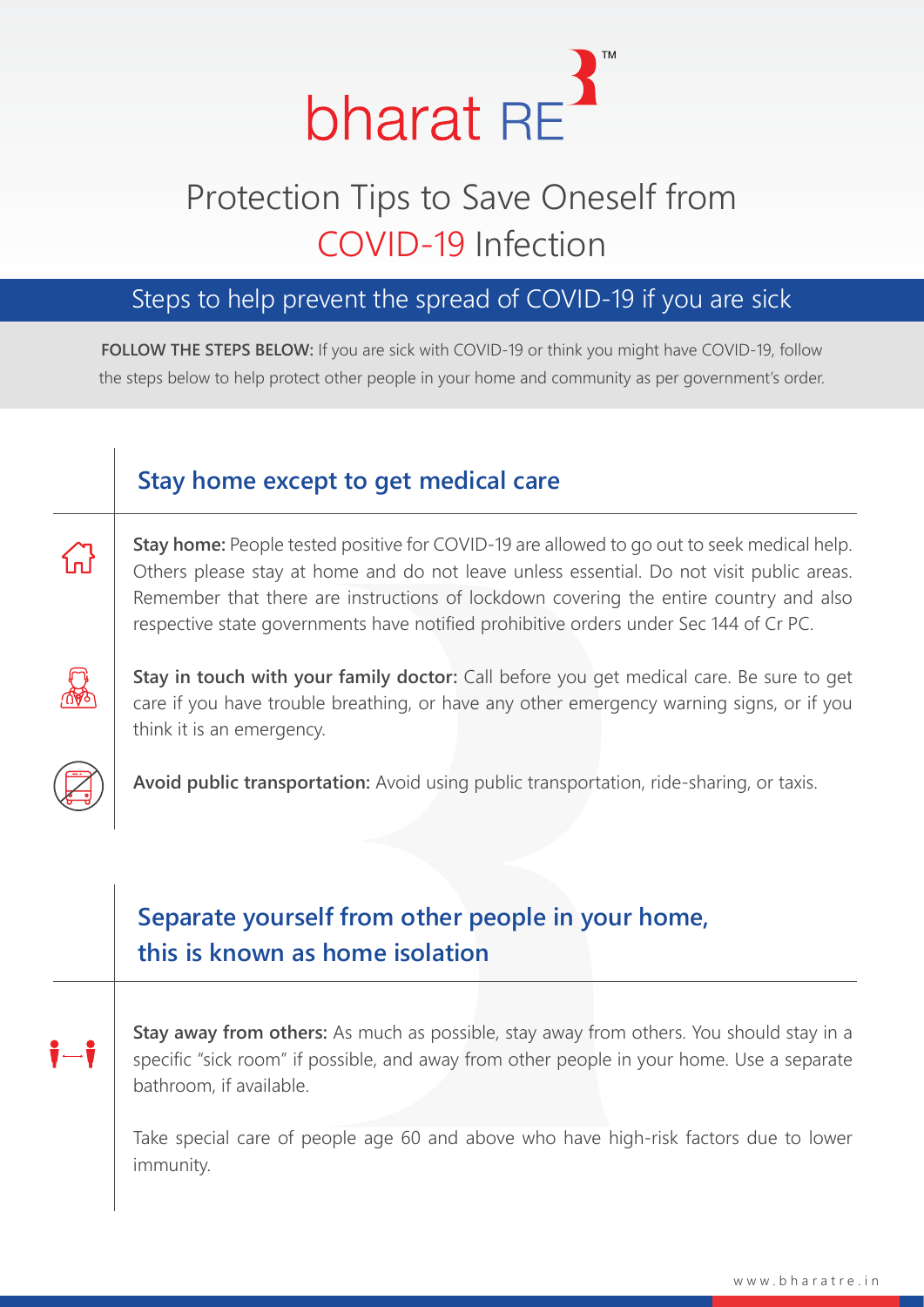People with co-morbid conditions like Diabetes, Hypertension and cardiac disease also have a high- risk outcome due to impaired immunity or known as immune-deficient.

If you have pet animals, watch their sickness. Please avoid close contact and also wash hands when you handle these pets. If you can, please keep them in an enclosure outside the home or in the balcony or sit-out if you have. Though COVID19 is a human-to-human infection only, it is better to take precautions.

## **Call ahead before visiting your doctor**

**Call ahead:** Many medical visits for routine care are being postponed or done by phone or telemedicine. Avoid getting out of the house.



 $\bigotimes$ 

**If you have a doctor's appointment** that cannot be postponed, call your doctor, and tell them you have or may have COVID-19. This will help the office protect themselves and other patients.

**If you are sick:** You should wear a facemask, if available, when you are around other people (including before you enter a healthcare provider's office).



**If you are caring for others:** If the person who is sick is not able to wear a facemask (for example, because it causes trouble breathing), then as their caregiver, you should wear a facemask when in the same room with them.

**Note:** During a public health emergency like this, facemasks may be reserved for healthcare workers. You may need to improvise a facemask using a scarf, dupatta or handkerchief

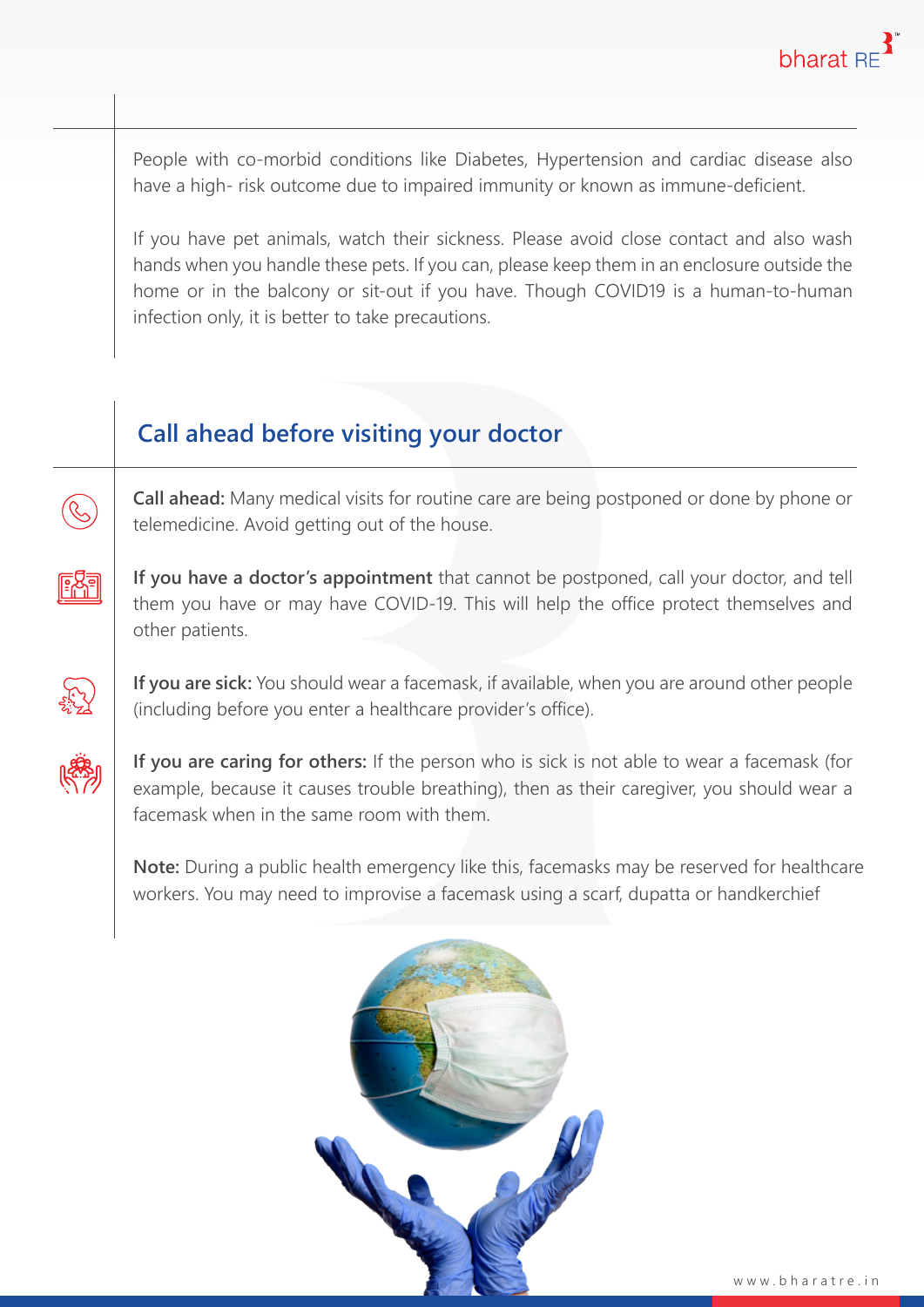

#### **Cover your coughs and sneezes**

**Cover:** Cover your mouth and nose with a tissue or a handkerchief when you cough or sneeze.



**Dispose:** Throw used tissues in a lined trash can.

**Wash hands:** Immediately wash your hands with soap and water for at least 20 seconds. If soapand water are not available, clean your hands with an alcohol-based hand sanitizer that contains at least 60% alcohol.

#### **Clean your hands often**

**Wash hands:** Wash your hands often with soap and water for at least 20 seconds. This is especially important after blowing your nose, coughing, or sneezing; going to the bathroom; and before eating or preparing food.

**Hand sanitizer:** If soap and water are not available, use an alcohol-based hand sanitizer with at least 60% alcohol, covering all surfaces of your hands and rubbing them together until they feel dry.



**ENEL**:

**Soap and water:** Soap and water are the best options, especially if hands are visibly dirty.

**Avoid touching:** Avoid touching your eyes, nose, and mouth with unwashed hands.

#### **Avoid sharing personal household items**

**Do not share:** Do not share dishes, drinking glasses, cups, eating utensils, towels, or bedding with other people in your home.



**Wash thoroughly after use:** After using these items, wash them thoroughly with soap and water or put in the dishwasher.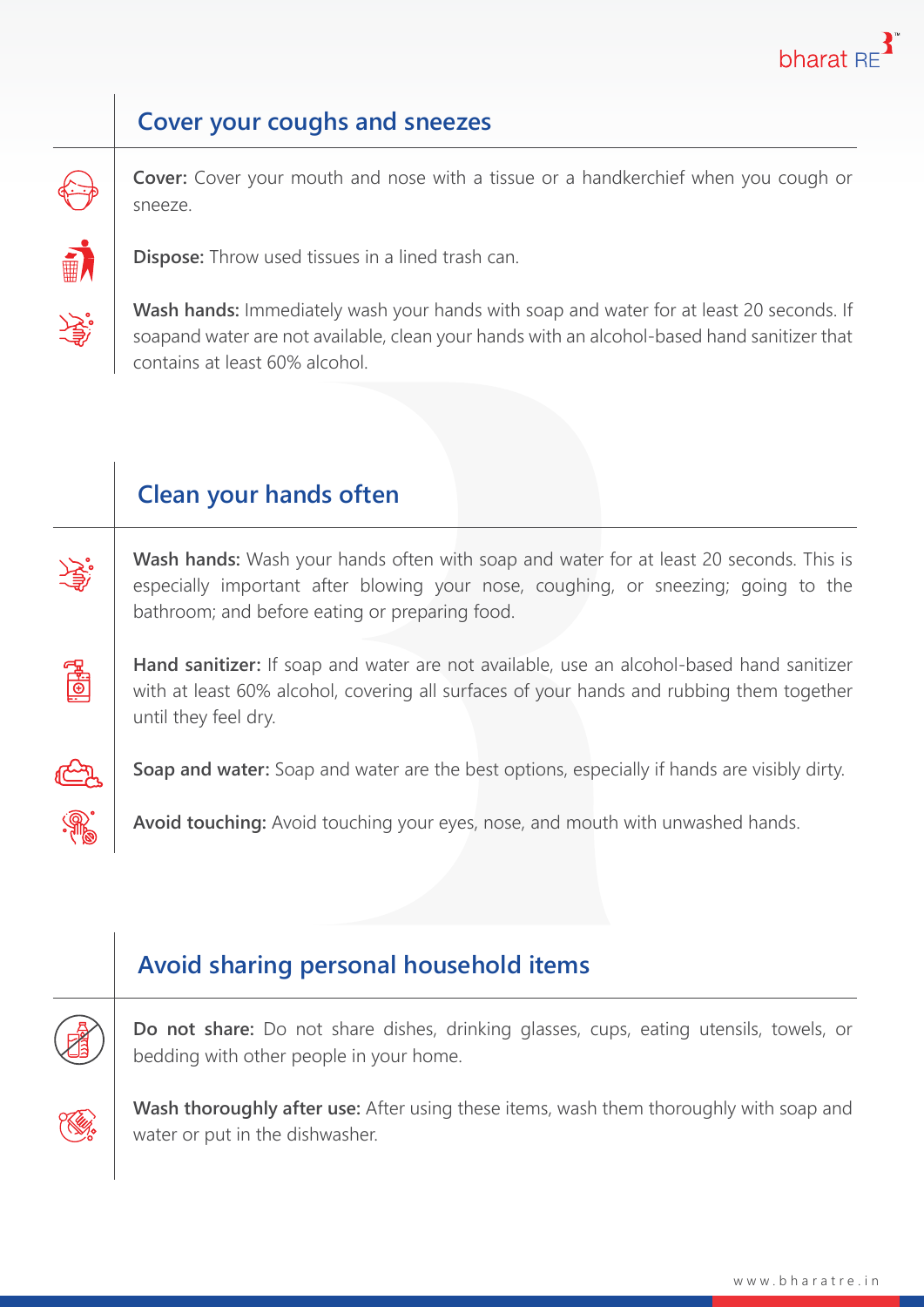

### **Clean all "high-touch" surfaces every day**



**Clean high-touch surfaces in your isolation area** ("sick room" and bathroom) every day; A family member, caregiver or support persons if they are available can clean and disinfect high-touch surfaces in other areas of the home.



**Clean and disinfect:** Routinely clean high-touch surfaces in your "sick room" and bathroom. Let someone else clean and disinfect surfaces in common areas, but not your bedroom and bathroom.

If a caregiver or other person needs to clean and disinfect a sick person's bedroom or bathroom, they should do so on an as-needed basis. The caregiver/other people should wear a mask and wait as long as possible after the sick person has used the bathroom.



**High-touch surfaces include phones, remote controls, counters, tabletops, doorknobs, bathroom fixtures, toilets, keyboards, tablets, and bedside tables.**

## **Clean and disinfect areas that may have blood, stool, or body fluids on them**

**Household cleaners and disinfectants:** Clean the area or item with soap and water or another detergent if it is dirty. Then, use a household disinfectant.

Be sure to follow the instructions on the label to ensure the safe and effective use of the product. Many products recommend keeping the surface wet for several minutes to ensure germs are killed. Many also recommend precautions such as wearing gloves and making sure you have good ventilation during the use of the product. Please check with this resource about the type of disinfectant to be used:

https://www.mohfw.gov.in/pdf/Guidelinesondisinfectionofcommonpublicplacesincludingoffices.pdf

#### **Monitor your symptoms**



**Common symptoms of COVID-19 include fever and cough.** Trouble breathing is a more serious symptom that means you should get medical attention.